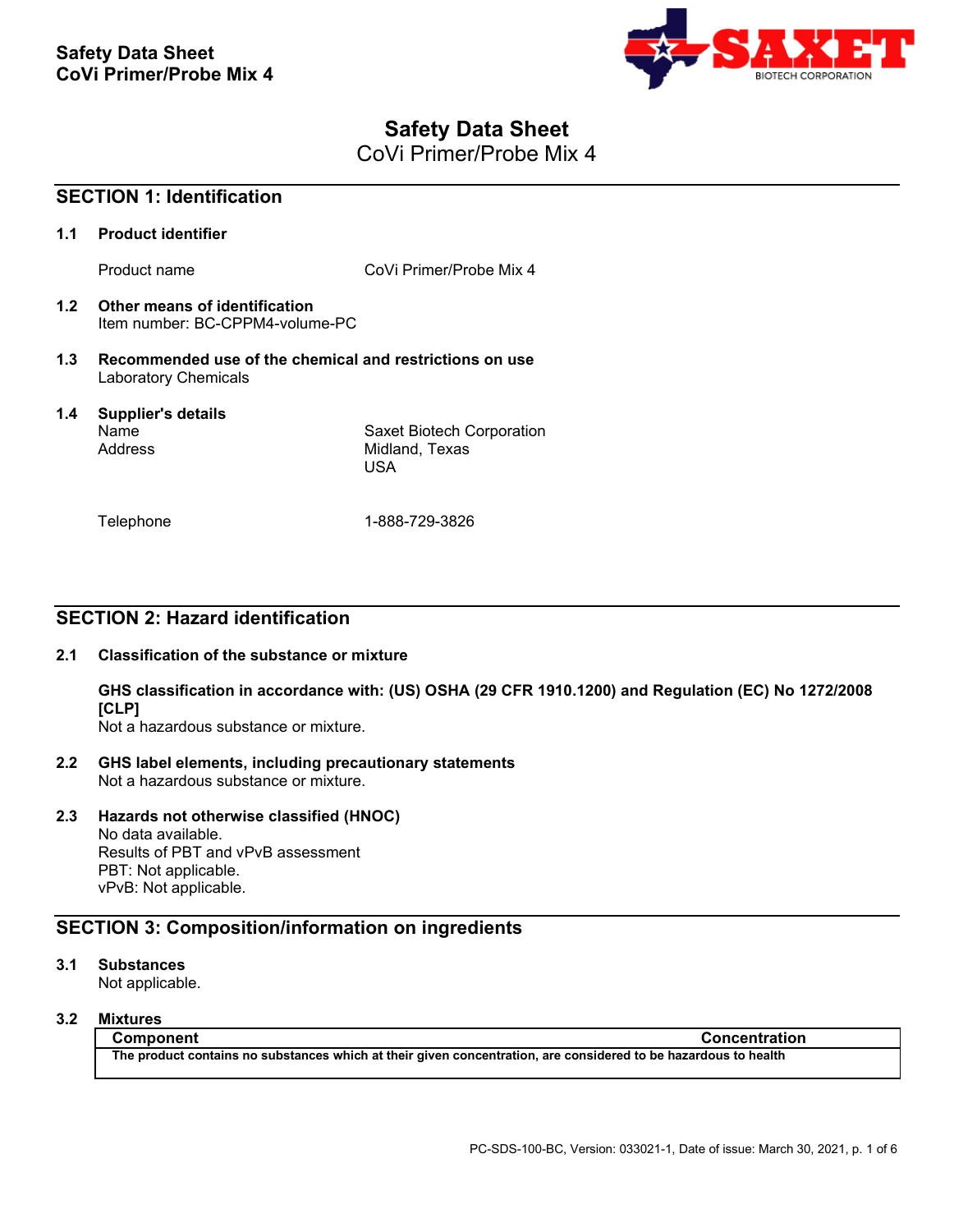

## **SECTION 4: First-aid measures**

### **4.1 Description of necessary first-aid measures**

| If inhaled              | Remove to fresh air and promote deep breathing. Get medical attention if<br>effects persist.                                                                                                                                                                                      |
|-------------------------|-----------------------------------------------------------------------------------------------------------------------------------------------------------------------------------------------------------------------------------------------------------------------------------|
| In case of skin contact | Wash with plenty of soap and water. Get medical attention if irritation<br>develops or persists.                                                                                                                                                                                  |
| In case of eye contact  | Rinse cautiously with water for several minutes. Remove contact lenses, if<br>present and easy to do. Continue rinsing. If irritation persists, get medical<br>attention                                                                                                          |
| If swallowed            | Call a poison center or doctor if you feel unwell. If vomiting occurs naturally,<br>have victim lean forward to reduce the risk of aspiration. Do NOT induce<br>vomiting unless directed to do so by medical personnel. Never give anything<br>by mouth to an unconscious person. |

## **4.2 Most important symptoms/effects, acute and delayed** The most important known symptoms and effects are described in the labelling (see section 2) and/or in section 11.

**4.3 Indication of immediate medical attention and special treatment needed, if necessary**  Treat symptomatically and supportively.

## **SECTION 5: Fire-fighting measures**

### **5.1 Suitable extinguishing media** Use water spray, alcohol-resistant foam, dry chemical or carbon dioxide.

**5.2 Specific hazards arising from the chemical** No data available.

### **5.3 Special protective actions for fire-fighters** Wear self-contained breathing apparatus for firefighting if necessary.

**Further information** No data available.

## **SECTION 6: Accidental release measures**

- **6.1 Personal precautions, protective equipment and emergency procedures** Wear personal protection recommended in Section 8. Avoid breathing vapours, mist or gas. Ensure adequate ventilation.
- **6.2 Environmental precautions** Avoid release to the environment. Do not allow to enter sewers/ surface or ground water.
- **6.3 Methods and materials for containment and cleaning up** Soak up with inert absorbent material. Pick up and keep in suitable, closed containers for disposal.

## **Reference to other sections**

For disposal see section 13.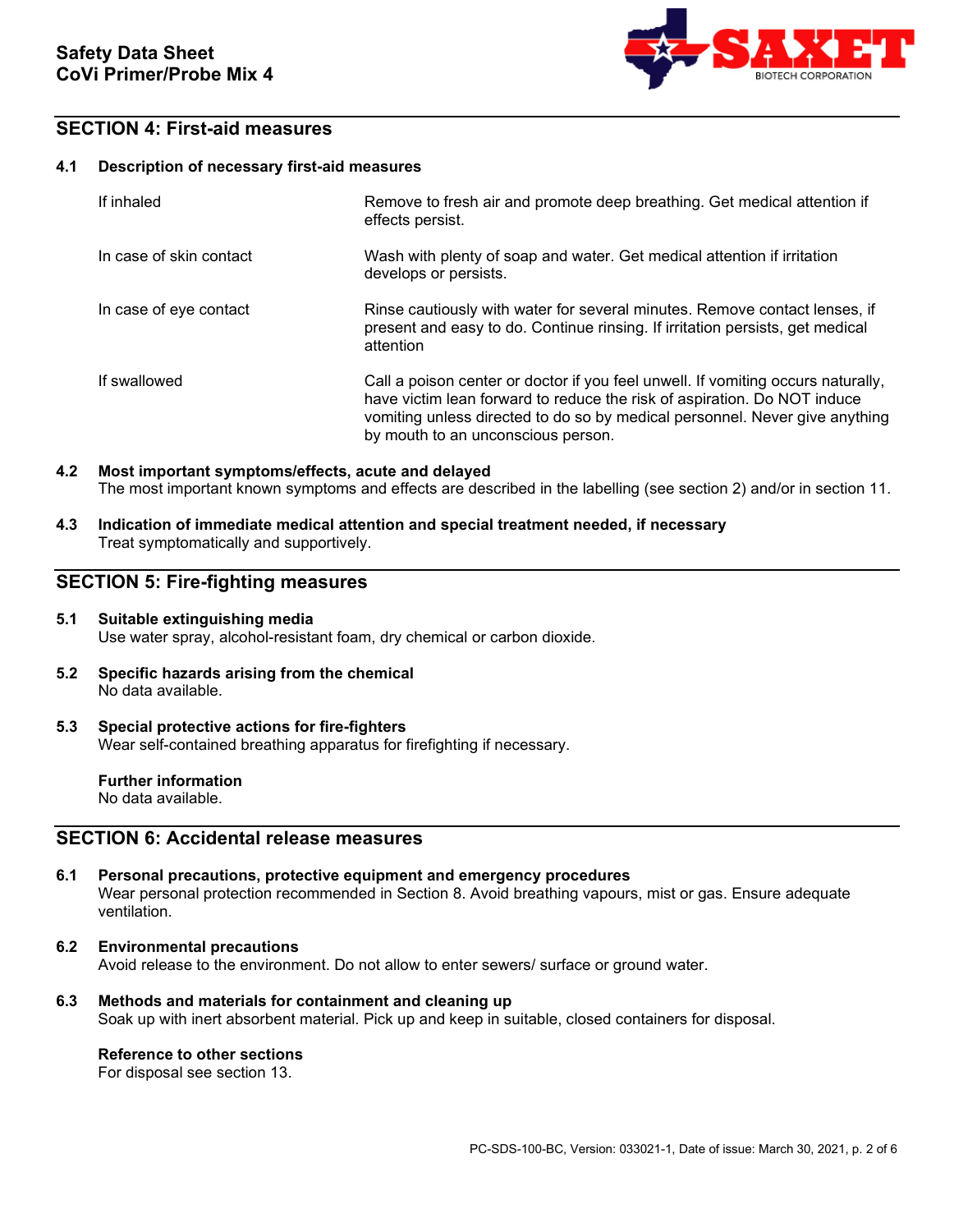

## **SECTION 7: Handling and storage**

## **7.1 Precautions for safe handling**

Handle in accordance with good industrial hygiene and safety practices. Wash hands with soap and water after handling.

### **7.2 Conditions for safe storage, including any incompatibilities**

Keep container tightly closed in a dry, cool and well-ventilated place. Containers which are opened must be carefully resealed and kept upright to prevent leakage.

### **Specific end use(s)**

Apart from the uses mentioned in section 1 no other specific uses are stipulated.

## **SECTION 8: Exposure controls/personal protection**

### **8.1 Control parameters**

No applicable occupational exposure limits

#### **8.2 Appropriate engineering controls**

Use ventilation adequate to keep exposures (airborne levels of dust, fume, vapor, gas, etc.) below recommended exposure limits.

### **8.3 Individual protection measures, such as personal protective equipment (PPE)**



**Eye/face protection** Safety glasses are recommended.

#### **Skin protection**

Wear protective gloves, such as nitrile gloves.

#### **Body protection**

The type of protective equipment must be selected according to the concentration and amount of the dangerous substance at the specific workplace.

#### **Respiratory protection**

Provide good ventilation. Respiratory protection is not required under normal use conditions.

**Thermal hazards** No data available.

#### **Environmental exposure controls**

No special environmental precautions required.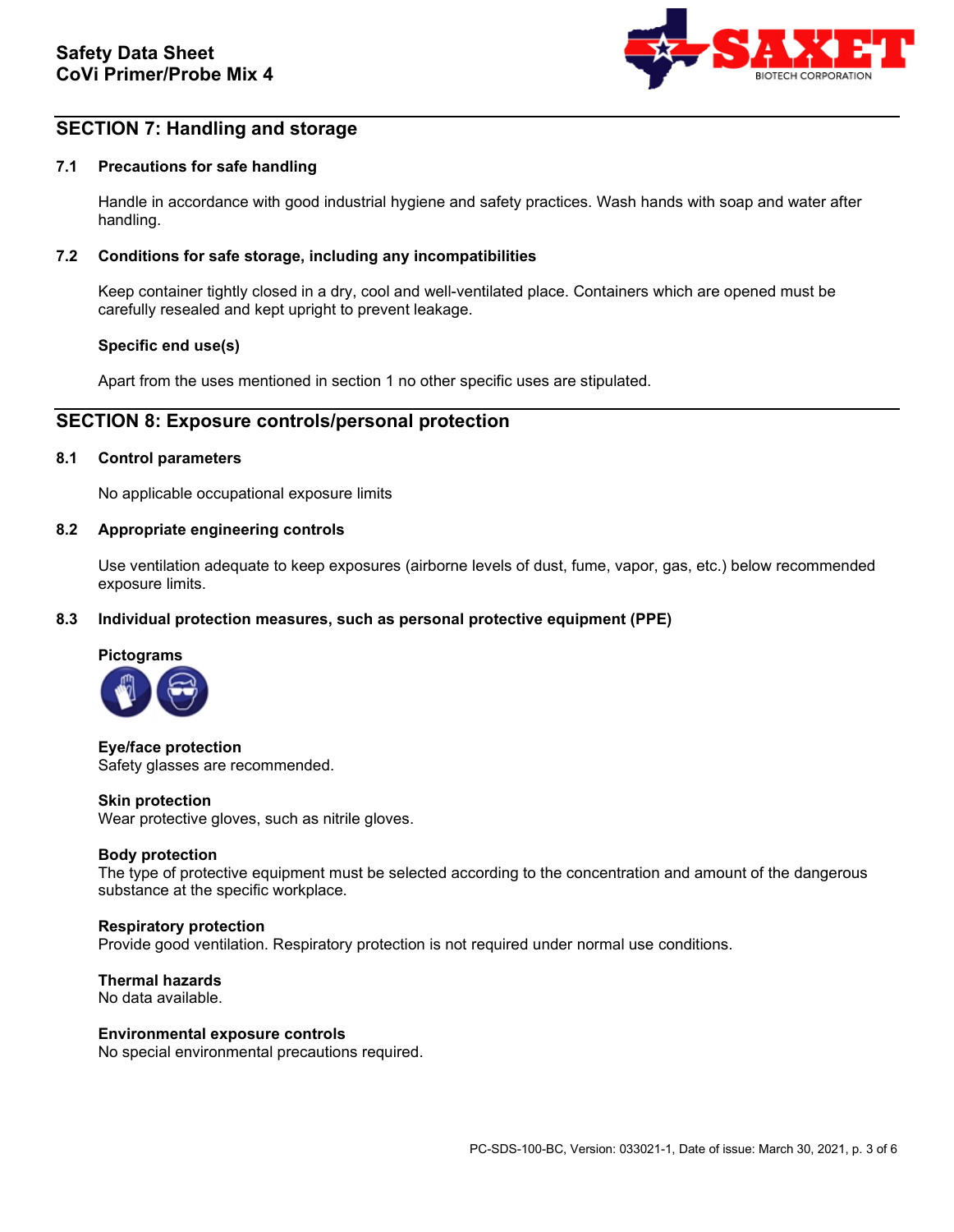

## **SECTION 9: Physical and chemical properties**

### **Information on basic physical and chemical properties**

Appearance/form (physical state, color, etc.) Pink liquid<br>Odor No data a Odor No data available Odor threshold **No data available.**<br>
DH No data available.<br>
Nixture has not be Melting point/freezing point<br>
Initial boiling point and boiling range<br>
No data available. Initial boiling point and boiling range<br>Flash point Evaporation rate<br>
Flammability (solid, gas) Not applicable. Flammability (solid, gas) Not applicable.<br>
Upper/lower flammability limits No data available. Upper/lower flammability limits and the second of the No data available.<br>
Upper/lower explosive limits and the No data available. Upper/lower explosive limits<br>Vapor pressure Vapor pressure<br>Vapor density de la communitative de la communitative de la construction de la communitative de la communitati<br>No data available. Vapor density<br>
Relative density<br>
Relative density<br>
No data available. Relative density<br>
Solubility(ies)<br>
Solubility(ies)<br>
Solubility(ies) Partition coefficient: n-octanol/water **No data available.**<br>Auto-ignition temperature **Note and Auto-ignition** Auto-ignition temperature and the Not applicable.<br>
Decomposition temperature Not applicable. Decomposition temperature Viscosity<br>
Explosive properties<br>
Explosive explosive explosive explosive explosive explosive explosive explosive explosive explosive explosive explosive explosive explosive explosive explosive explosive explosive explosive Explosive properties and the explosive properties of the explosive.<br>
Oxidizing properties and the explosive of the explosive. Oxidizing properties **Other safety information** No data available.

Mixture has not been tested<br>No data available. Not flammable.<br>No data available. Fully miscible with water.

## **SECTION 10: Stability and reactivity**

### **10.1 Reactivity**

Non-reactive under normal use conditions.

### **10.2 Chemical stability**

Stable under normal storage conditions.

- **10.3 Possibility of hazardous reactions** No data available.
- **10.4 Conditions to avoid** No data available.
- **10.5 Incompatible materials** No dangerous reaction known under conditions of normal use.

## **10.6 Hazardous decomposition products**

No data available.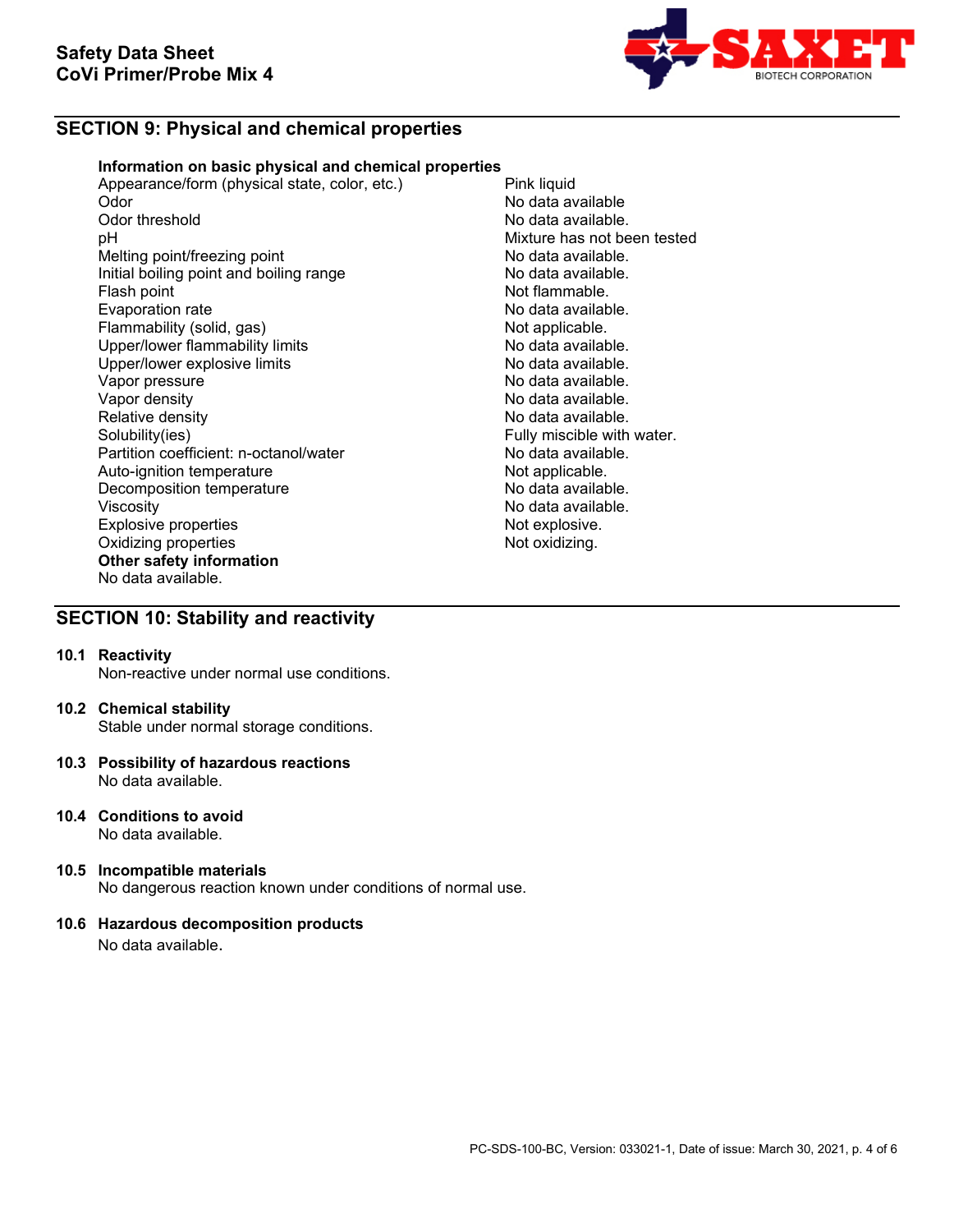

## **SECTION 11: Toxicological information**

**Information on toxicological effects:** There is no evidence available indicating acute toxicity

**Acute toxicity:** There is no evidence available indicating acute toxicity

**Skin corrosion/irritation:** Based on available data, classification data are not met.

**Serious eye damage/irritation:** Based on available data, classification data are not met.

**Respiratory or skin sensitization:** Based on available data, classification data are not met.

**Germ cell mutagenicity:** Based on available data, classification data are not met.

**Carcinogenicity:** Based on available data, classification data are not met.

IARC: No component of this product present at levels greater than or equal to 0.1% is identified as a carcinogen or potential carcinogen by IARC.

NTP: No component of this product present at levels greater than or equal to 0.1% is identified as a known or anticipated carcinogen by NTP.

OSHA: No component of this product present at levels greater than or equal to 0.1% is identified as a carcinogen or potential carcinogen by OSHA.

**Reproductive toxicity:** Based on available data, classification data are not met.

**STOT-single exposure:** Based on available data, classification data are not met.

**STOT-repeated exposure:** Based on available data, classification data are not met.

**Aspiration hazard:** Based on available data, classification data are not met.

## **SECTION 12: Ecological information**

**Toxicity:** No data available on product

**Persistence and degradability:** No data available on product

**Bioaccumulative potential:** No data available on product

**Mobility in soil:** No data available on product.

**Results of PBT and vPvB assessment:** PBT/vPvB assessment not available as chemical safety assessment not required/not conducted

**Other adverse effects:** No ecological problems are to be expected when the product is handled and used with due care and attention. Do not allow undiluted product or large quantities of it to reach ground water, water course or sewage system.

## **SECTION 13: Disposal considerations**

## **Disposal of the product**

Disposal should be in accordance with applicable Federal, State and local laws and regulations. Local regulations may be more stringent than State or Federal requirements.

**Disposal of contaminated packaging:** Dispose of as unused product.